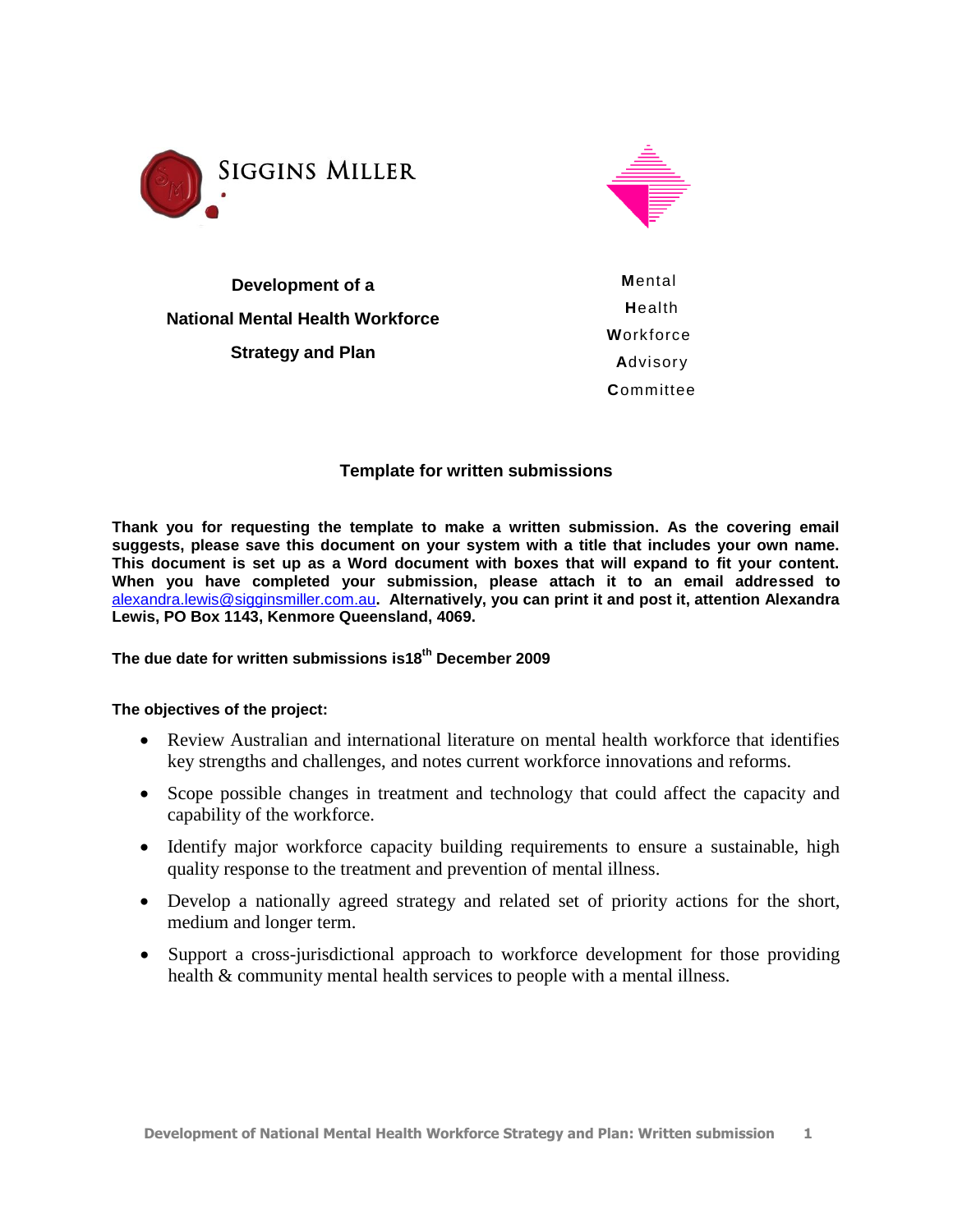#### **The scope of this project:**

The focus is health and community mental health service professionals whose primary role involves treatment, care or support for people with a mental illness in a mental health service or other health service environment. The scope includes mental health nurses, general registered nurses, medical practitioners, occupational therapists, social workers, psychologists, mental health workers, Aboriginal mental health workers, Aboriginal health workers, consumer workers and carer workers working in hospitals, healthcare and community mental health agencies across metropolitan, regional and remote areas of Australia.

It includes health and community mental health service professionals working across the range of service types—for example, mental health services for adults, children and adolescents, and aged persons. It also includes staff working in non-government community mental health services; nurses working in the Mental Health Nurse Incentive Program, and psychologists, occupational therapists and social workers providing services under the MBS Better Access to Mental Health Care program. The forensic mental health workforce is within the scope of the project. People working in the housing and employment sectors are outside the scope of the project.

We need to ensure that in the development phase of the plan we work backwards from outcomes for consumers and carers and their needs to what sort of workforce can meet those needs. On this basis, we seek your views and advice on the following key issues that arise from an analysis of the workforce development literature and experience in Australia and other countries.

We also welcome your comments on any other issues and any other suggestions you wish to register.

Please note that we do not expect that everyone will want to make a comment on all aspects of workforce development; so please feel free to comment only on those issues that are of interest to you or for which you have particular observations or suggestions.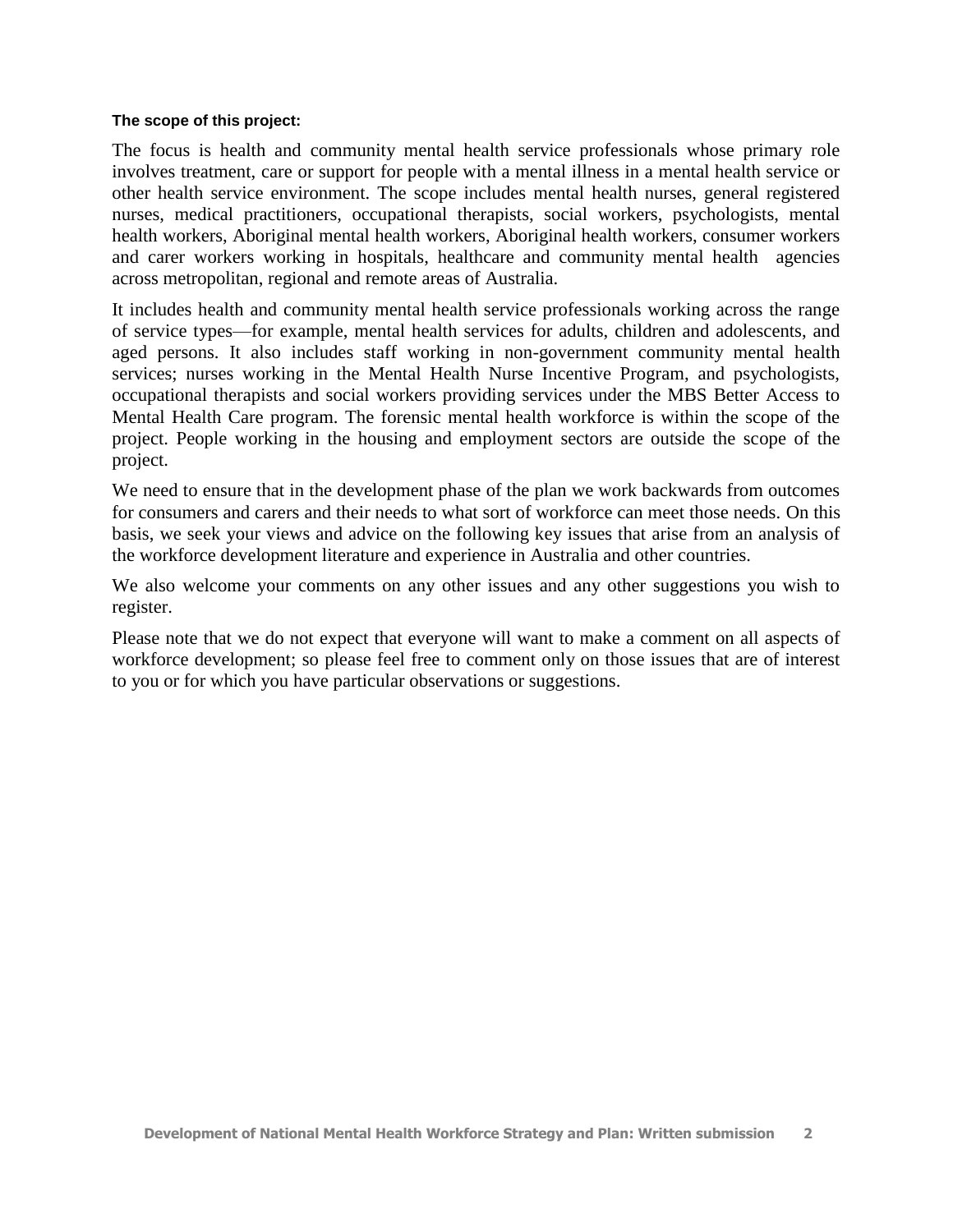To help us understand the views expressed through this survey, we need to gather some basic information about you (or your organisation, if you are responding as a representative). This will allow summary information to be presented to the Project Steering Committee about who has responded to the survey.

If you are responding as an individual, none of the information requested will allow you to be identified. If you are responding on behalf of an organisation, we do invite you to provide us with details of your organisation so that summary information can be prepared on the range of stakeholder organizations involved in mental health that have responded to this survey. This is same process that will be followed in the face-to-face consultations for the development of the strategy.

# **On what basis are you responding to this survey? (please tick or cross) As an individual On behalf of your organisation x Other (please specify)**

## **Name of stakeholder / organisation making this submission:**

Private Mental Health Consumer Carer Network (Australia)

## **Contact person (name and title) Ms Janne McMahon OAM, Chair**

**(telephone and email): 08 8336 2378 email: [jmcmahon@senet.com.au](mailto:jmcmahon@senet.com.au)**

**My comments or interests particularly concern (please tick or cross those that apply):**

| <b>Aboriginal health workers</b>                   |                         | <b>Nurses</b>                         |  |
|----------------------------------------------------|-------------------------|---------------------------------------|--|
| <b>Adult mental health services</b>                | $\mathbf{x}$            | <b>Occupational therapists</b>        |  |
| Aged persons mental health services                |                         | <b>Other medical practitioners</b>    |  |
| <b>Carer advocates</b>                             | $\mathbf x$             | <b>Primary care</b>                   |  |
| Child and adolescent mental health services        |                         | <b>Private mental health services</b> |  |
| <b>Consumer advocates</b>                          | $\mathbf{x}$            | <b>Psychiatrists</b>                  |  |
| <b>Forensic mental health services</b>             |                         | <b>Psychologists</b>                  |  |
| <b>General Practitioners</b>                       |                         | <b>Public mental health services</b>  |  |
| Non government community mental health<br>services |                         | <b>Social Workers</b>                 |  |
| <b>Other (please specify)</b>                      | $\overline{\mathbf{X}}$ |                                       |  |

*We are a national mental health consumer and carer advocacy peak body.*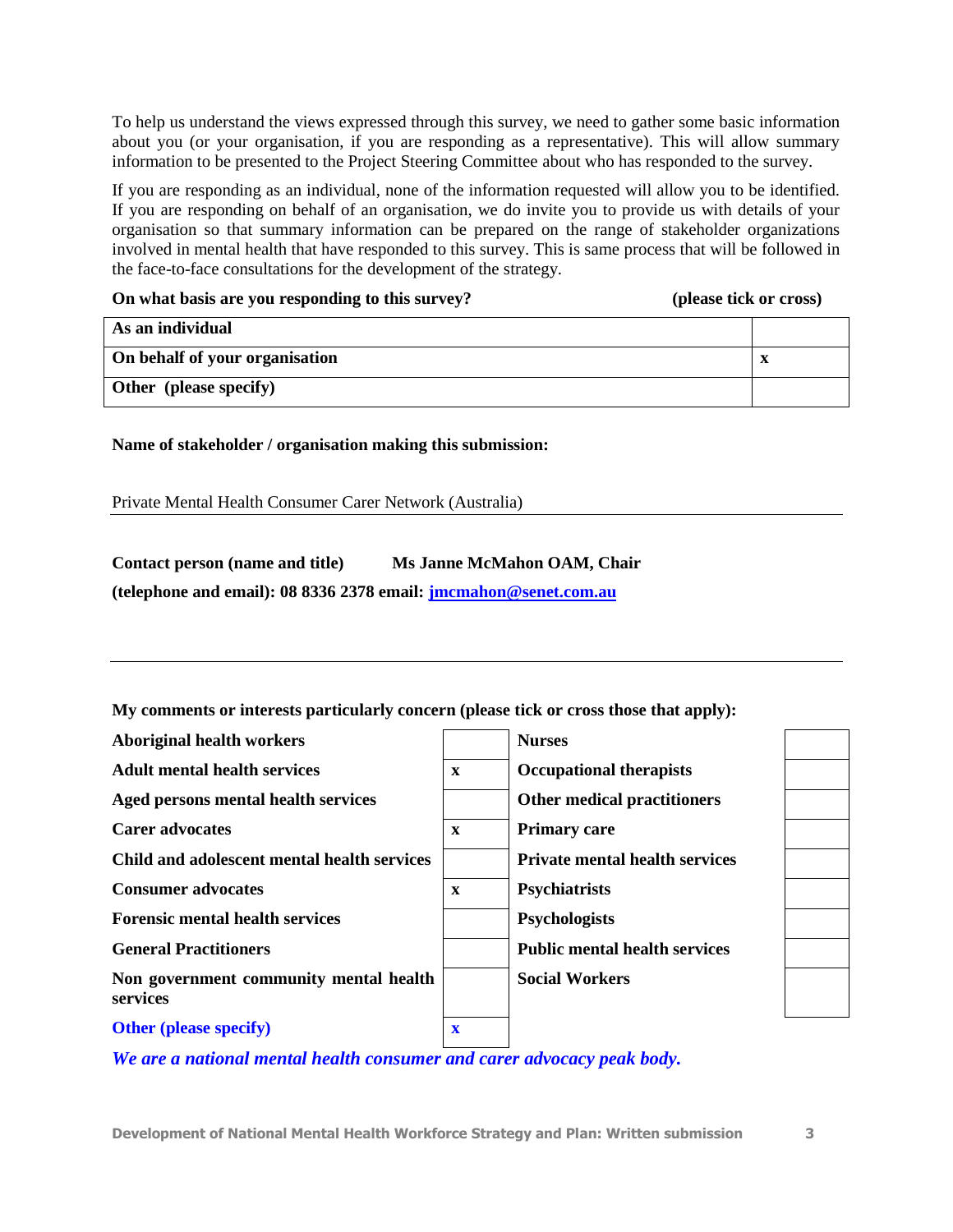#### 1. **Implementing the recovery model**

The Fourth National Mental Health Plan (2009 to 2014) has a strong emphasis on the implementation of the recovery model in individual practice and in changing organisational cultures and the way service systems work. Recovery models are more than just a change in language or jargon. Mental Health Services will be required to incorporate recovery principles into every day practice. In your view, what are the major challenges facing us in the way we all think about and/or behave in relation to recovery from mental illness? What strategies do you suggest might help consumers and carers, individual practitioners, organisations and services to align better with the recovery model?

### *Comments and suggestions; examples of good practice; case studies where things have not worked and lessons learned*

The *Private Mental Health Consumer Carer Network (Australia)* represents Australians who have private health insurance and/or who receive their treatment and care, and those that care for them, from private sector settings for their *mental illnesses or disorders.* As our title implies, the Network is the authoritative voice for consumers and carers of private mental health settings.

The whole concept of 'recovery' is a difficult one for consumers and carers especially when struggling with chronic mental illness often on a day by day basis.

We think it is important to define what 'recovery' really means in terms of appropriation to mental health services. There are now a number of definitions including one within the  $4<sup>th</sup>$  Plan, but what do they mean exactly for service delivery and to the health professionals working in the mental health system?

The employment of consumer and carer advocates is consistent with and even essential to a recovery focused model – that is consumers and carers are able to see examples of and get support from people who are in the process of recovery.

The Network believes that a recovery focus will assist somewhat with workforce recruitment and retention issues – it may be a more attractive option for people to work with mental health consumers where the assumption is that consumers can and will recover, that there is real hope and a chance to make a difference, rather that the current belief that we have a system that assumes consumers will always be very unwell. The belief currently that no matter what interventions are put in place, some consumers will never lead anywhere near a reasonable quality of life.

#### **4 Education and Training; CPD; Supervision ; Mentoring and Coaching**

The education and training and continuing professional development of the current and potential future workforce is a key component of all workforce development strategies. In recent times there has been considerable debate about the need for inter-disciplinary training, and for developing articulated programs and courses from the VET sector to the tertiary sector. Your comments and suggestions about the education, training, CPD and supervision, mentoring and coaching of the workforce are invited:

Our Network strongly believes that consumers and carers have a great potential to train and educate mental health professionals in the first instance and also within their continuing professional development.

The barriers currently existing to this initiative relate to the acceptance by clinical colleges, clinical organisations, universities and other training institutions as to what consumers and carers can offer. How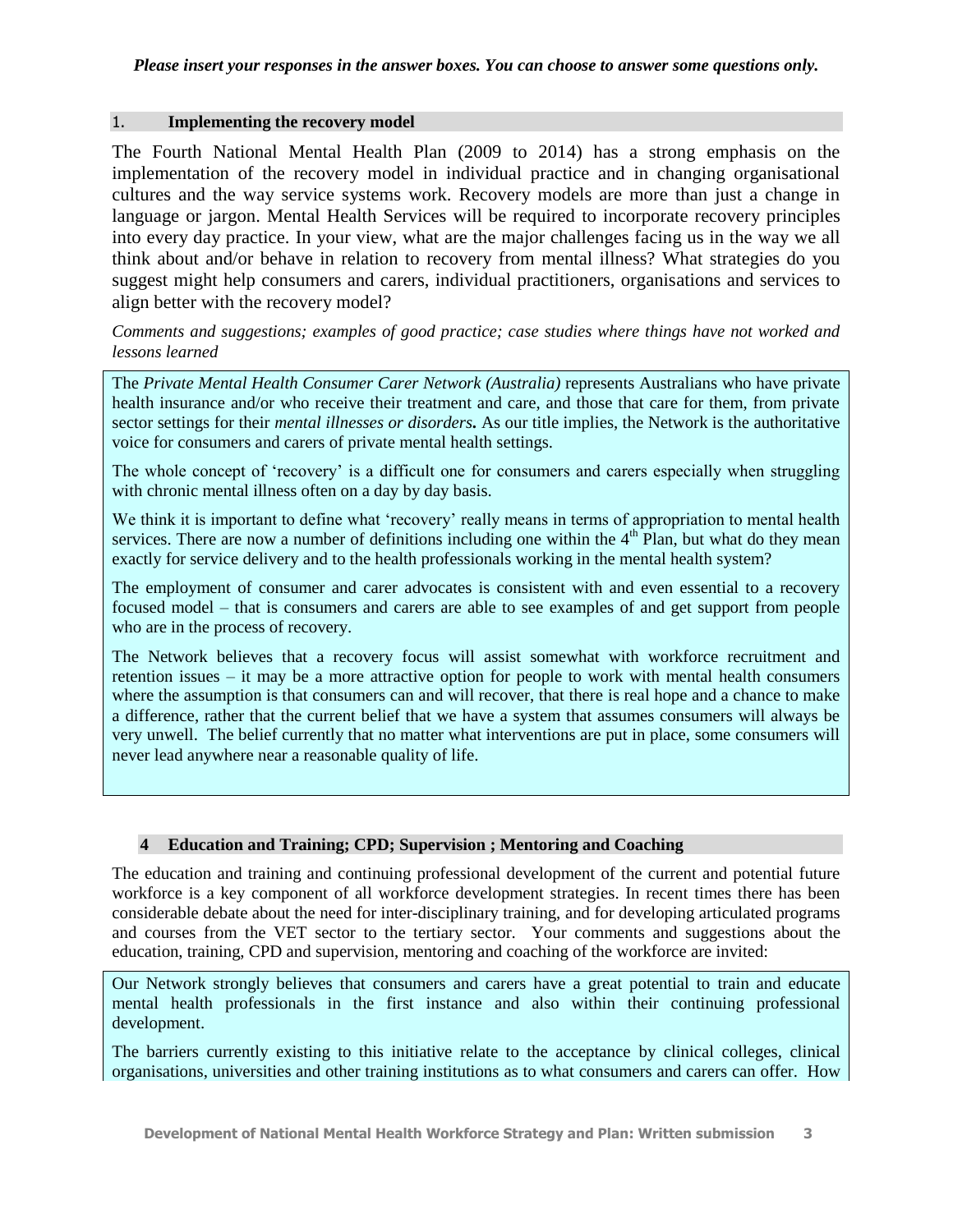#### *Please insert your responses in the answer boxes. You can choose to answer some questions only.*

many times have we heard passionate stories of consumers and carers experiences, yet these are not carried forward into training and ongoing education of health professionals.

We strongly believe that the implementation of the *National Practice Standards for the Mental Health Workforce* (Standards) which cover the specific areas of knowledge, skills and attitudes would go some way to addressing the attitudinal aspects which are current barriers. Indeed we are dismayed and frustrated that the Standards, endorsed by AHMAC NMHWG in **September 2002** still have not been implemented.

Within this document, it states that the Standards provide a guide for **education and training curricula** with the aim for students to achieve most of the Standards including continuing education in the workplace. It discusses the need to ensure all mental health professionals, graduates and current workforce, are aware of the core knowledge, skills and attitudes required in the current and future mental health service delivery.

It also talks of the key importance for any health professional either entering or within the current mental health workforce, to have the opportunity **to be educated by mental health consumers, their family members and carers** about their:

Lived experiences of mental illness;

Requirements for adequate services and supports; and

Ability to work in partnership with mental health professionals.

We are aware that the RANZCP conducted an Implementation Project for 3 of the 12 standards and we understand that this was a very difficult task for a number of reasons.

Given that this was endorsed in September, 2002, now some 7 years ago, as consumers and carers we continue to be frustrated by this ongoing dialogue yet still without action.

#### **6 Composition of mental health teams**

Broadening the composition of mental health teams, including involvement of consumers and carers through the recovery model of service delivery has been broadly canvassed in Australia and internationally. This implies the need to develop or expand new roles, eg peer support workers, consumer advocates, consumer representatives, consumer mentors, carer advocates, carer representatives, carer support workers.

*Comments and suggestions, examples of good practice, case studies where things have not worked and lessons learned*

Our Network strongly recommends the acknowledgement, acceptance and engagement of consumers and carers as paid and employed members of the mental health workforce.

With the issues facing the mental health workforce particularly around dwindling numbers of university enrolments, increasing retirements, recruitment, retention and other factors, greater use of mental health consumers and carers must now be considered.

We are in a position as 'experts by experience' and whilst not perhaps trained in the health disciplines, are nonetheless able to provide, with appropriate training and education, meaningful and critically needed services that would complement those provided by health professionals.

Consumers who have received their treatment and care from mental health services and who have gone on to meaningful engagement with family, friends, employers and the community could play a unique role in service delivery. Carers could be engaged in a similar way, offering a significant, if different perspective.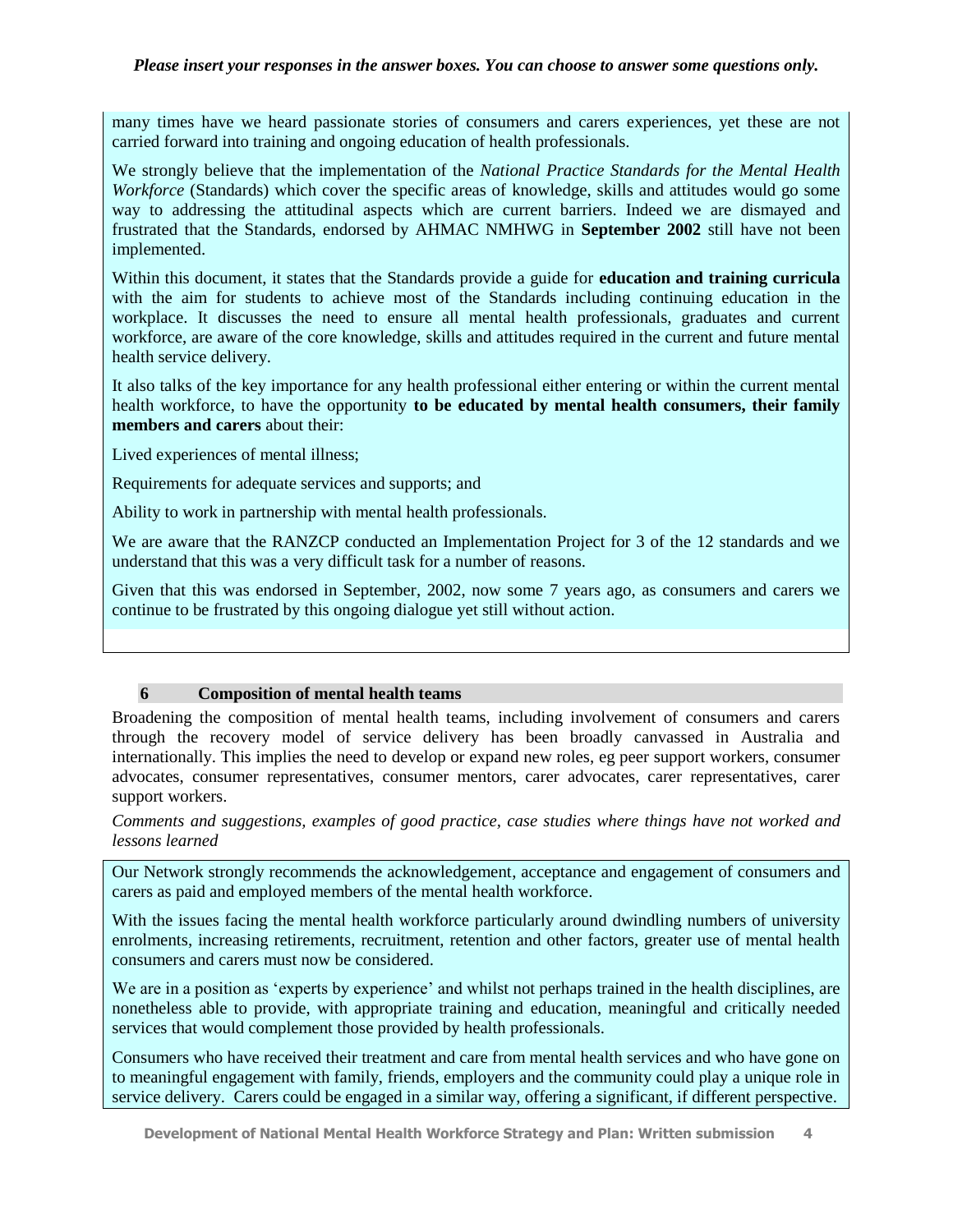#### *Please insert your responses in the answer boxes. You can choose to answer some questions only.*

It is envisaged that mental health services could provide the venue, information and training for these support workers. It is acknowledged that it is the re-engaging with life more broadly that encourages, assists and motivates people to recover.

There are a number of services which consumers and carers have been calling for, for a long time. These would include things like consumer run casual drop-in type services, program delivery, peer support and consumer and carer advocacy services.

Some of the **benefits** if accepted by current managers would be:

the support of peers;

re-engagement with others;

social interaction;

motivation;

less reliance on mental health services; and

better involvement in productive activities.

The **barriers** to meaningful engagement within mental health services of consumer and carer paid staff, would be:

appropriate training and education to fulfil their roles and responsibilities;

acceptance by current mental health professionals within the workforce; and

the championing by management.

#### **7 Future developments**

It is possible that changes to models of care, changes in treatment methods, drug therapies and treatment philosophies and policies could impact on the capacity and capability of the workforce. What are some likely ways things might change and what would be the impact on the way services are delivered and configured?

The Network would like to see an expansion of the types of services currently offered. We would like to see an additional model which addresses the essential components of clinical care, yet expanded to include social interaction and social inclusion.

This could encompass things such as but not limited to, assistance with managing within the home, managing finances, cooking, shopping and social interaction. Many of these activities are undertaken away from the home environment in day programs, the NGO sector etc. Social interaction and social inclusion is imperative to the recovery of individuals.

The benefits would be:

greater acceptance by consumers and carers;

improved consumer outcomes; and

more cost efficient services.

We see some of these expanded activities undertaken by consumers and carers employed within the mental health sector. There have been valuable programs which have been effective and cost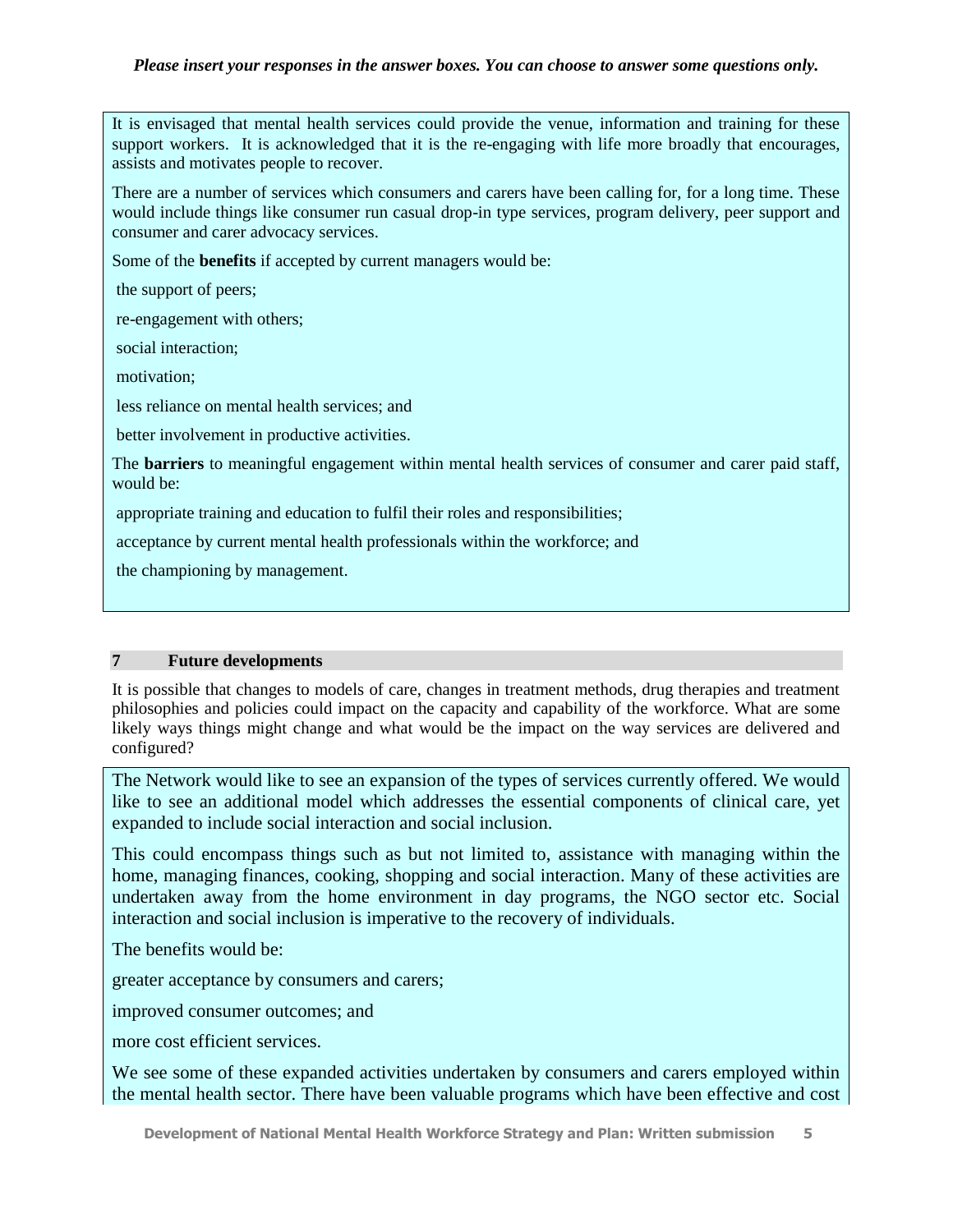efficient, run in various jurisdictions mostly as pilots which failed to receive ongoing funding for their sustainability. It could be argued that part of the barriers to the ongoing nature of these types of services came from mental health professionals.

The Network would like to see the re-introduction of these types of consumer and carer supported models of care which would require changes to philosophies currently held by mental health professionals and the support of managers through funding and policies.

What would be the flow on effects of the changes above for workforce development?

More activities of a non clinical nature would be undertaken by employed consumers and carers. This would reduce the contact hours for **non clinical work** of mental health professionals. This would free up significant workloads and **allow prioritization for greater clinical care**.

# **9 Perceptions and status of work**

How the community views mental health and those that work in the sector has been identified as a barrier to the recruitment and retention of workforce. Your reflections on the extent and nature of this in Australia and your suggestions for strategies to improve the status and standing of work in the mental health sector would be appreciated.

*Comments and suggestions, examples of good practice, case studies where things have not worked and lessons learned*

The Network is aware that stigma abounds about mental illness and this is also transferred to those health professionals who **choose** to work within the system.

Psychiatrists for example are the lowest paid of all health specialties. If you talk to mental health nurses, social workers and occupational therapists, they often tell you that friends and families question why they would **choose** to work within mental health.

It is a complex and difficult area. People can be behaviourally challenging both physically and verbally. They can be un-motivated, lack goals, have difficulties with housing, have no opportunities for employment and education. People are hospitalized sometimes for long periods. People are detained against their will and required to undergo treatment, also against their will.

Furthermore, inpatient units and community settings are often less resourced in terms of their environment including painting, floor coverings, bathroom facilities etc. The mental health workforce is not pleased in the main with working within this environment and neither they should be. In short, it is an unattractive area.

In terms of suggestions for strategies to improve the mental health sector:

increased remuneration for psychiatrists, both those that work within the public sector and those who work as private psychiatrists;

increased remuneration must also be followed through to other health professionals as an incentive for working in the area of mental health;